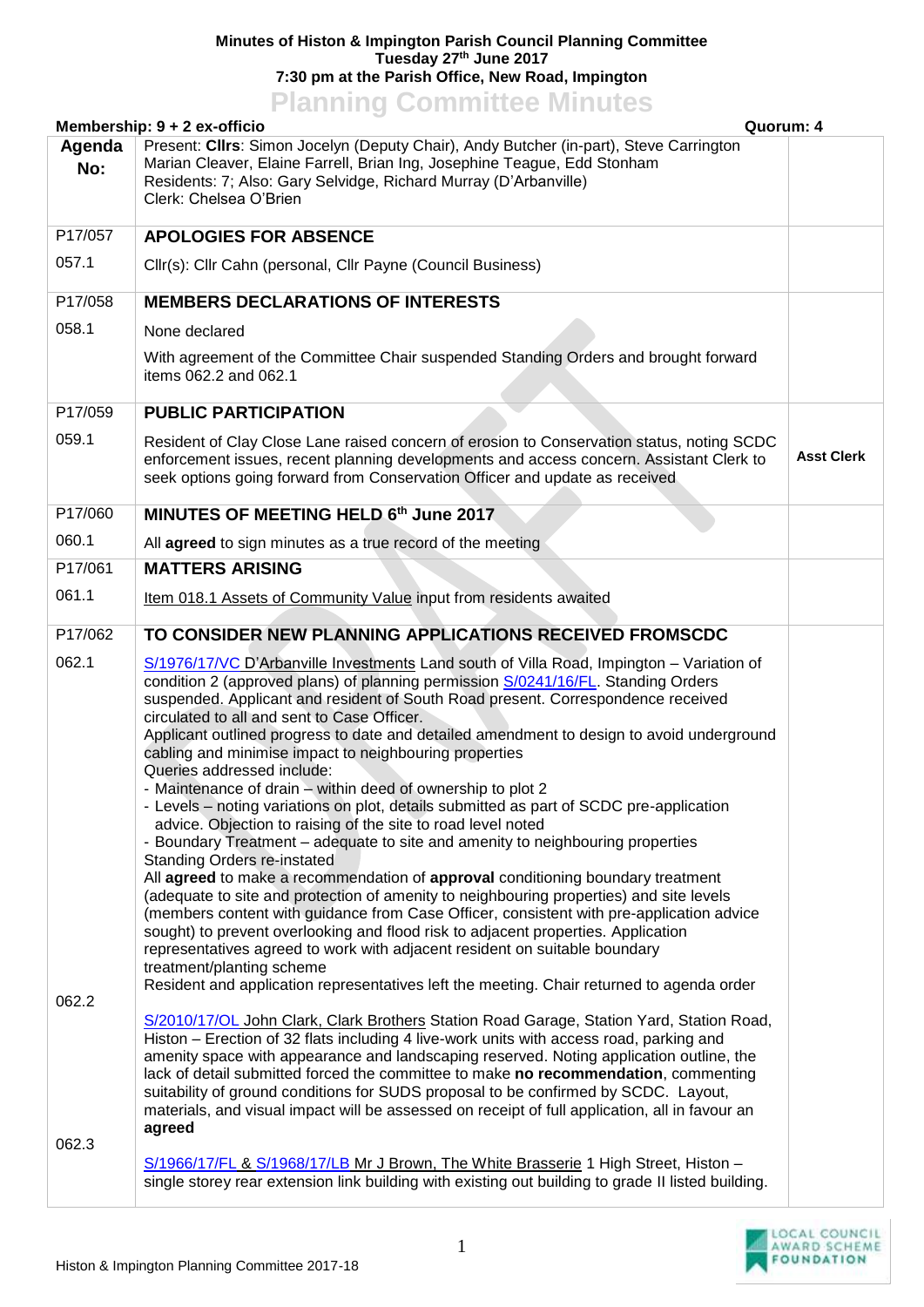|         | Standing Orders suspended to allow residents to take part. Plans presented to all,<br>comments received from residents covered:<br>Clarification on side elevation and window levels                                                                                                               |  |
|---------|----------------------------------------------------------------------------------------------------------------------------------------------------------------------------------------------------------------------------------------------------------------------------------------------------|--|
|         | Parking provision<br>Support for application noting central High Street location, Character of the building and<br>local history                                                                                                                                                                   |  |
|         | Correspondence received from Village Society provided to all. Standing Orders Re-instated.<br>Al agreed to make a recommendation of approval subject to conditions:<br>Retention of keys features (Appx 1)                                                                                         |  |
|         | Car Park B drains on High Street, maintenance of drain of change of material to prevent<br>flooding on highways required<br>Marked designated disabled bays                                                                                                                                        |  |
|         | Covered cycle provision<br>External finish of link building to be sympathetic to character of listed building<br>Materials to match existing                                                                                                                                                       |  |
|         | Adequate protection of Moses Carter Stone<br>7 Residents left the meeting, item 062.1 followed                                                                                                                                                                                                     |  |
| 062.4   | S/1912/17/FL Mr Simon Murphy, 3 Narrow Lane, Histon Replacement single storey rear<br>extension and enlargement, conversion of existing garage and porch into habitable space.<br>Following inspection of plans, all agreed to make a recommendation of approval                                   |  |
| 062.5   | S/2083/17/FL Mr Soby Mathew, 13 Narrow Close, Histon First floor extension to side over<br>existing and single storey extension to rear. Noting plot size, all agreed to make a<br>recommendation of approval                                                                                      |  |
| 062.6   |                                                                                                                                                                                                                                                                                                    |  |
|         | S/2045/17/FL Mr & Mrs Donald Gardiner, 4 Pepys Terrace, Impington Porch extension, rear<br>single storey and two storey extension, loft conversion. Elevations and street scene<br>assessed. All agreed to make a recommendation of refusal, commenting:                                           |  |
|         | Porch out of keeping with character of street scene<br>Inadequate parking provision noting addition of bedroom<br>If SCDC are minded to approve, condition materials for dormer window to be in keeping                                                                                            |  |
| 062.7   | (cladding or brick)                                                                                                                                                                                                                                                                                |  |
|         | S/2174/17/FL Mr & Mrs Wilbraham 123 Cottenham Road, Histon - Proposed side and rear<br>extension with attic conversion to the rear. All agreed to make a recommendation of<br>approval                                                                                                             |  |
| P17/063 | <b>To Accept Clerks Report</b>                                                                                                                                                                                                                                                                     |  |
| 063.1   | No Clerks Report Available                                                                                                                                                                                                                                                                         |  |
| P17/064 | To Receive Up-Date on: Northstowe, North West Cambridge, Darwin Green,<br><b>Waterbeach developments</b>                                                                                                                                                                                           |  |
|         | To Consider Darwin Green Planning Applications.<br>Following a verbal over view of Darwin Green sites and proposals, the applications were<br>considered and comments as follows:                                                                                                                  |  |
| 064.1   | S/2152/17/FL Barratt Eastern Counties, Darwin Green One - Resurfacing of and<br>landscaping works to the Public Right of Way. All agreed to make a recommendation of<br>approval                                                                                                                   |  |
| 064.2   | S/2154/17/FL Barratt Eastern Counties, Construction of haul road to support the<br>development of Darwin Green One. All agreed to make a recommendation of approval<br>subject to constraints works access between the hours of $9.00am - 4:30pm$ only to minimise<br>traffic impact on peak times |  |
| 064.3   | S/2153/17/FL Barratt Eastern Counties, Construction of access for Darwin Green Secondary<br>School. All agreed to make a recommendation of approval subject to constraints works<br>access between the hours of 9.00am - 4:30pm only to minimise traffic impact on peak times                      |  |
| P17/065 | <b>Consultations</b>                                                                                                                                                                                                                                                                               |  |
| 065.1   | <b>None</b>                                                                                                                                                                                                                                                                                        |  |
| P17/066 | <b>Task &amp; Finish Primary School</b>                                                                                                                                                                                                                                                            |  |
|         |                                                                                                                                                                                                                                                                                                    |  |